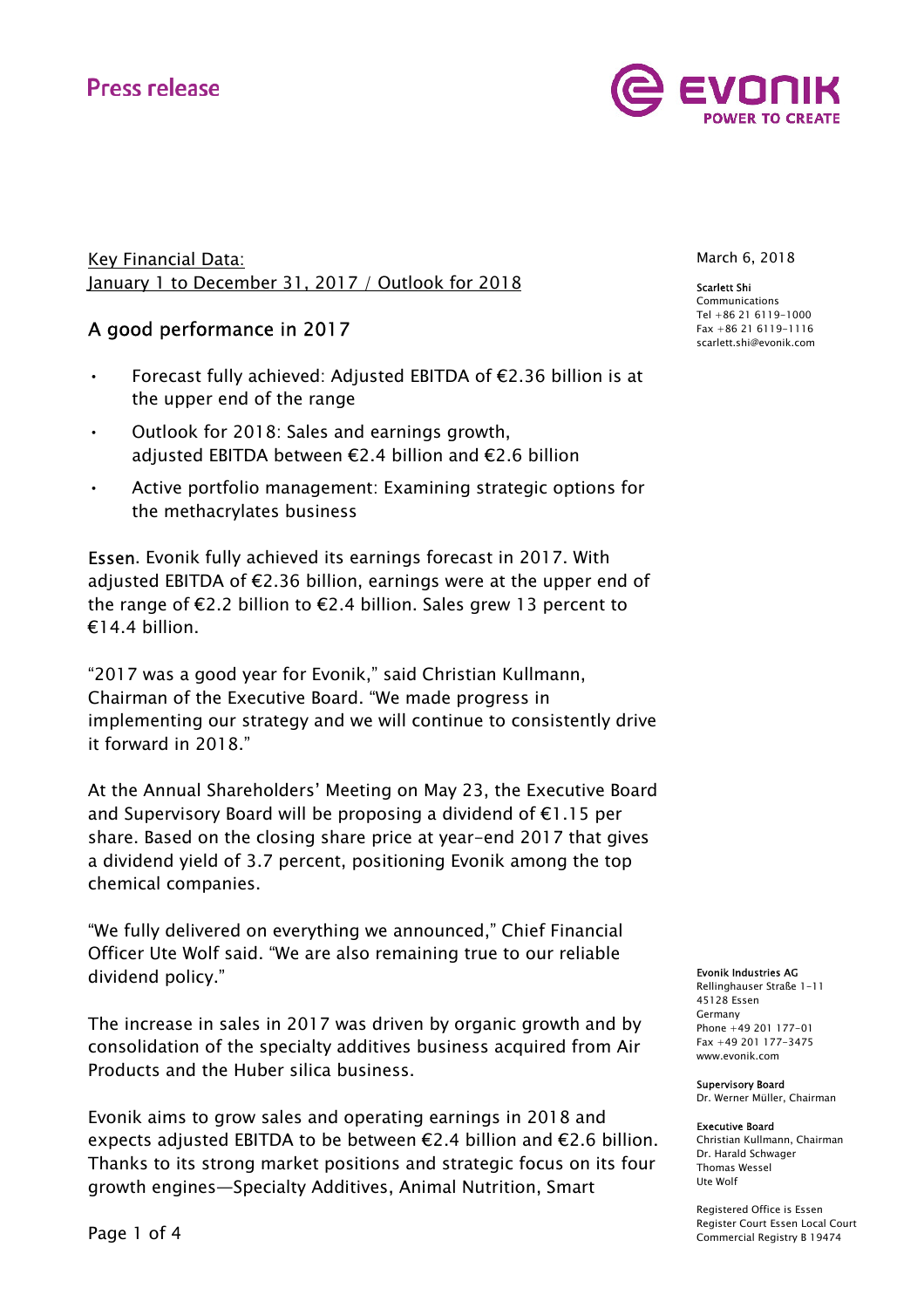# **Press release**



Materials, and Health & Care—Evonik anticipates that demand will remain high and there will be a perceptible increase in volumes. Evonik had a good start to the year.

Systematic implementation of the company's strategy includes active portfolio management and sharpening the focus on specialty chemicals. The Executive Board is therefore examining all options for the future development of the methacrylates businesses (MMA and PMMA). These options include possible partnerships or a complete exit. "Our MMA and PMMA businesses have leading competitive positions and they are profitable and attractive", said Kullmann. "We can therefore explore the options without time pressure and decide on the best solution."

At the segment Nutrition & Care, Evonik is strengthening its business with feed additives. The business is intensifying growth initiatives in the area of sustainable animal nutrition in order to expand its leading market position. At the same time, optimization of production, logistics as well as sales and marketing are to result in €50 million in savings by the end of 2020.

As announced in fall 2017, Evonik aims to optimize its administrative and sales processes and permanently reduce costs by €200 million a year by the end of 2020. That is about 10 percent of total global selling and administrative expenses. Savings of €50 million will be reflected in earnings this year. "Cost discipline is an important success factor and is becoming part of our corporate culture," said Kullmann. "Selling and administrative expenses must not be allowed to rise faster than sales. That is why we are now taking action worldwide, in a socially acceptable manner." Evonik still rules out business-related dismissals for employees in Germany. A corresponding agreement with the Works Council has been extended until the end of 2021.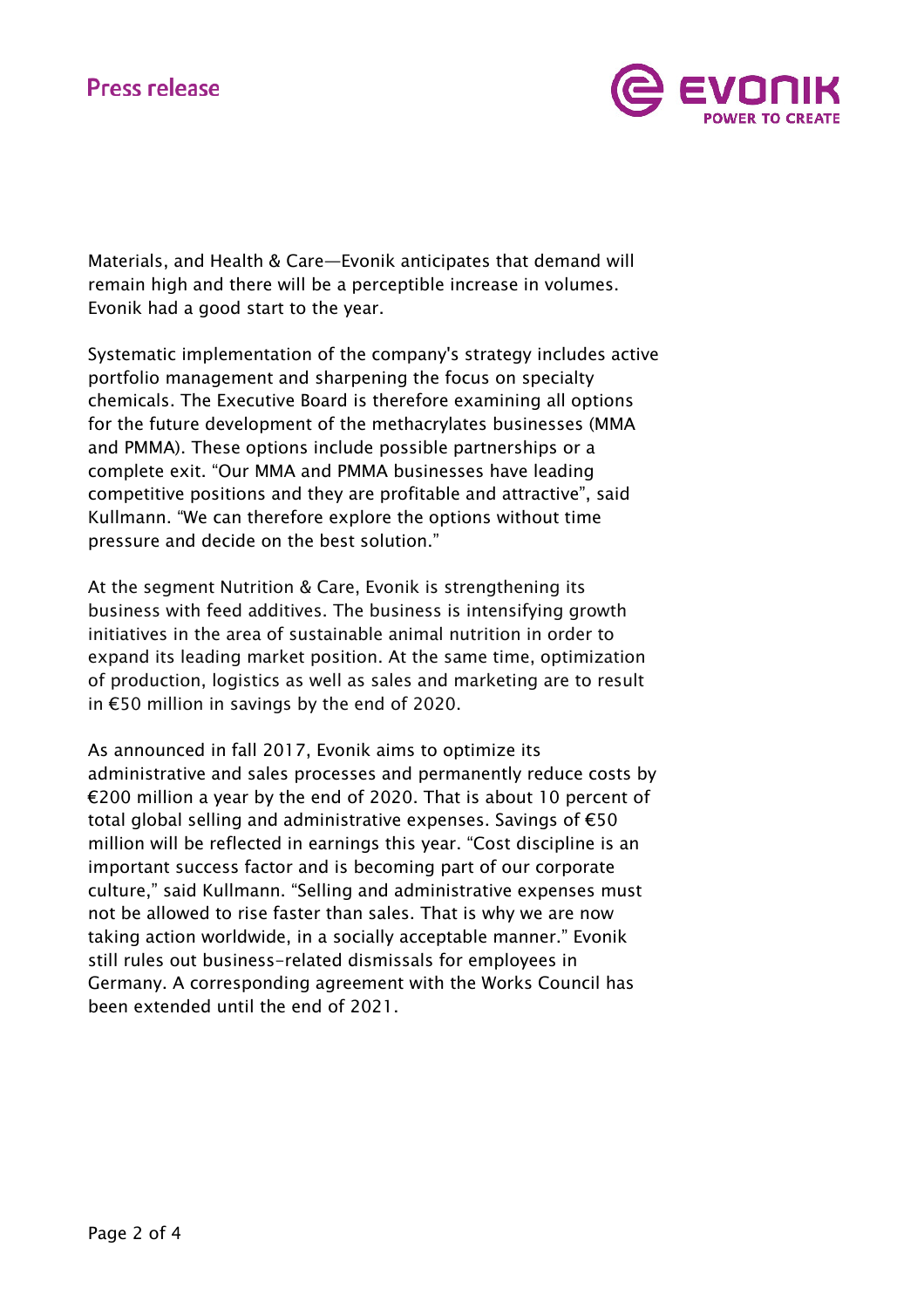

## Segment performance

Resource Efficiency: The Resource Efficiency segment developed very successfully, benefiting from higher volumes and selling prices as well as the integration of the acquired businesses. Positive effects came, in particular, from strong demand from the tire industry for silica, the pleasing development of business with high-performance polymers (polyamide 12) for the automotive industry, and demand for crosslinkers for environment-friendly coatings and composites.

Nutrition & Care: The Nutrition & Care segment used the more favorable market conditions in the second half of the year to raise prices of feed additives. However, earnings declined substantially because the average market price was significantly lower than in the previous year. Buoyant demand from the construction and automotive industries for additives for polyurethane foam was encouraging. In the healthcare business, polymers for smart drug delivery systems for pharmaceutical applications were very successful.

Performance Materials: Earnings at the Performance Materials segment were significantly higher than in the previous year. Continuing good demand from the coatings and automotive industries came at the same time as tight market supply, especially for methacrylates. Successful implementation of measures to improve efficiency contributed to the good performance in the fiscal year.